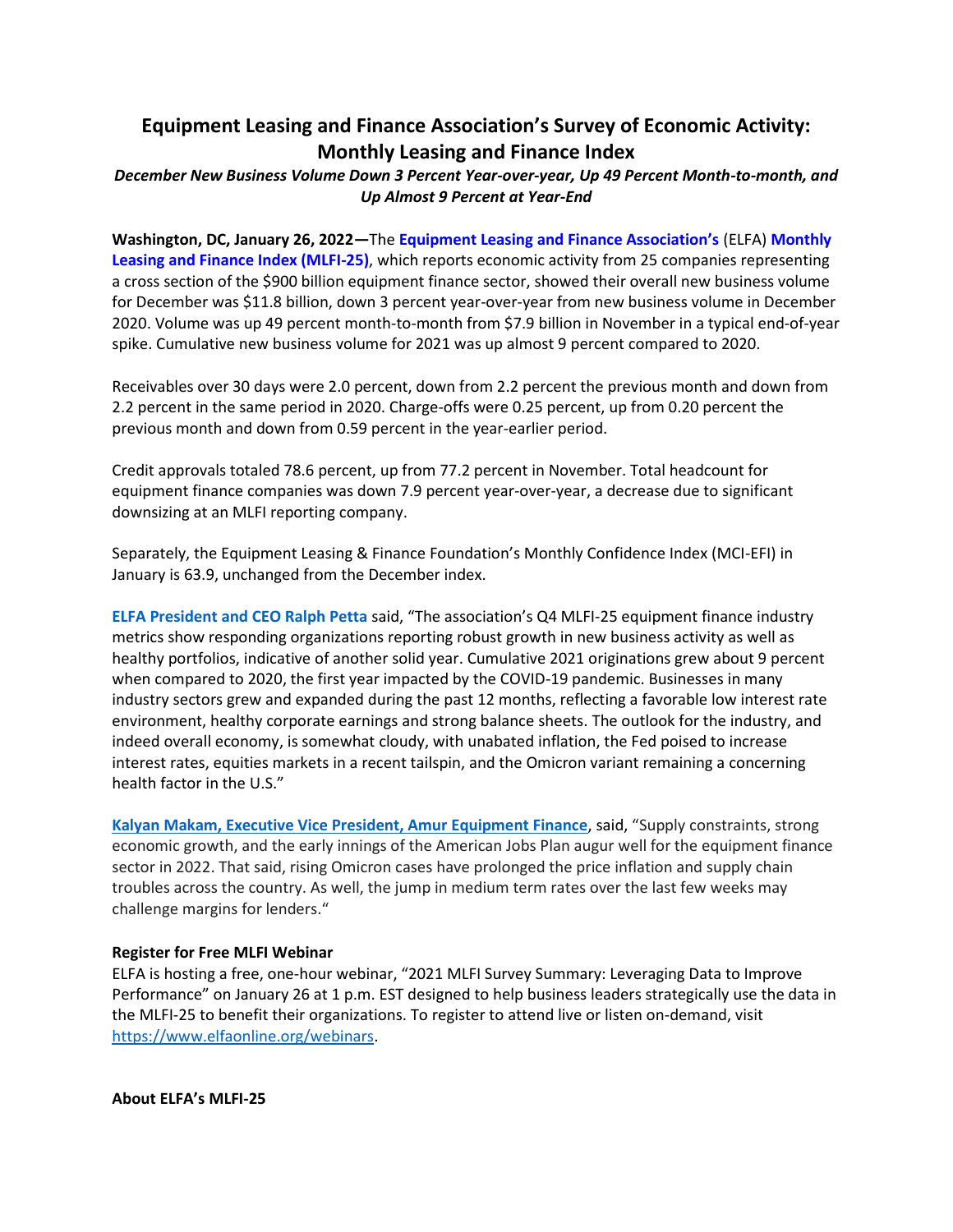The MLFI-25 is the only index that reflects capex, or the volume of commercial equipment financed in the U.S. The MLFI-25 is released globally at 8 a.m. Eastern time from Washington, D.C., each month on the day before the U.S. Department of Commerce releases the **[durable goods report](http://www.census.gov/indicator/www/m3/)**. The MLFI-25 is a financial indicator that complements the durable goods report and other economic indexes, including the **[Institute for Supply Management Index](https://www.ismworld.org/supply-management-news-and-reports/reports/ism-report-on-business/)**, which reports economic activity in the manufacturing sector. Together with the MLFI-25 these reports provide a complete view of the status of productive assets in the U.S. economy: equipment produced, acquired and financed.

The MLFI-25 is a time series that reflects two years of business activity for the 25 companies currently participating in the survey. The latest MLFI-25, including methodology and participants, is available at [www.elfaonline.org/Data/MLFI/.](http://www.elfaonline.org/Data/MLFI/)

## **MLFI-25 Methodology**

ELFA produces the MLFI-25 survey to help member organizations achieve competitive advantage by providing them with leading-edge research and benchmarking information to support strategic business decision making.

The MLFI-25 is a barometer of the trends in U.S. capital equipment investment. Five components are included in the survey: new business volume (originations), aging of receivables, charge-offs, credit approval ratios, (approved vs. submitted) and headcount for the equipment finance business.

The MLFI-25 measures monthly commercial equipment lease and loan activity as reported by participating ELFA member equipment finance companies representing a cross section of the equipment finance sector, including small ticket, middle-market, large ticket, bank, captive and independent leasing and finance companies. Based on hard survey data, the responses mirror the economic activity of the broader equipment finance sector and current business conditions nationally.

#### **About ELFA**

The Equipment Leasing and Finance Association (ELFA) is the trade association that represents companies in the nearly \$1 trillion equipment finance sector, which includes financial services companies and manufacturers engaged in financing capital goods. ELFA members are the driving force behind the growth in the commercial equipment finance market and contribute to capital formation in the U.S. and abroad. Its 580 members include independent and captive leasing and finance companies, banks, financial services corporations, broker/packagers and investment banks, as well as manufacturers and service providers. In 2021, ELFA is celebrating 60 years of equipping business for success. For more information, please visit [www.elfaonline.org.](http://www.elfaonline.org/)

## **Follow ELFA:**

Twitter: [@ELFAonline](https://twitter.com/ELFAOnline) LinkedIn: [www.linkedin.com/groups?gid=89692](http://www.linkedin.com/groups?gid=89692) Facebook: [www.facebook.com/ELFApage](http://www.facebook.com/ELFApage)

ELFA is the premier source for statistics and analyses concerning the equipment finance sector. Please visi[t www.elfaonline.org/Data/](http://www.elfaonline.org/Data/) for additional information.

The Equipment Leasing & Finance Foundation is a 501c3 non-profit organization that propels the equipment finance sector—and its people—forward through industry-specific knowledge, intelligence, and programs that contribute to industry innovation, individual careers, and the overall betterment of